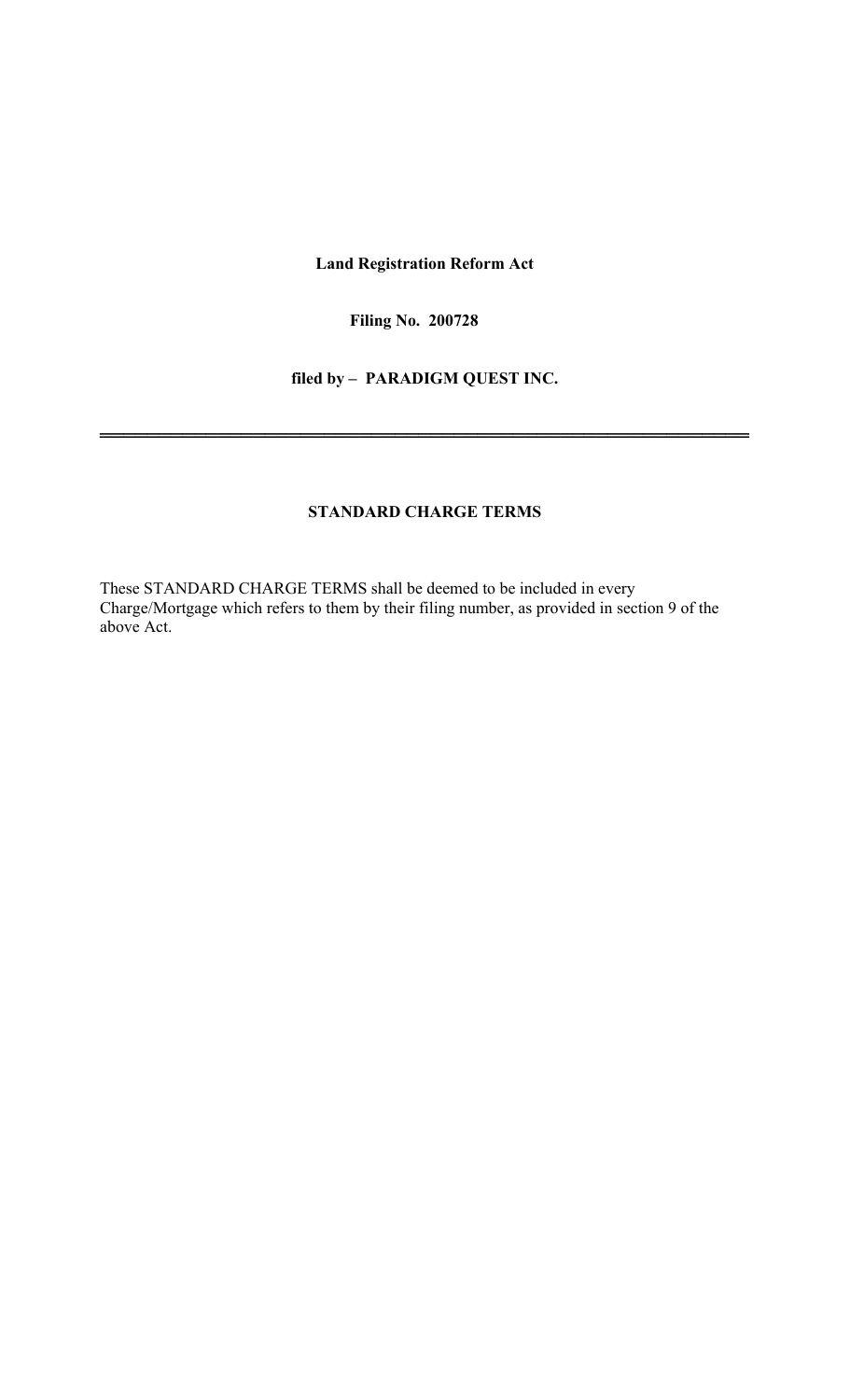# **STANDARD CHARGE TERMS STANDARD MORTGAGE TERMS**

#### **1. DEFINITIONS**

In this set of standard charge terms, **mortgage** means the Charge/Mortgage in form prescribed by statute or regulation that you sign or that you authorize in electronic format in which this set is referred to by its filing number, any schedules attached to it and this set of standard charge terms/standard mortgage terms. **Registered mortgage** means such document as registered in the applicable land registry or land titles office. **You** and **your** mean each person who signs the mortgage as **chargor or mortgagor**. **We, our** and **us** means the person named as **chargee or mortgagee** in the registered mortgage. **Your property** means the land described in the registered mortgage, all buildings now or later on it and anything now or later attached or fixed to the buildings or the land, including additions, alterations and improvements. **Principal amount** means the amount specified in the registered mortgage. **Loan amount**  means the outstanding balance of all amounts (including interest and costs, if any) owing to us from time to time under the mortgage, as amended from time to time. Any reference to signing any document includes an electronic signature.

Any reference in this set of terms to information in the registered mortgage refers to a box or to an applicable part of the registered mortgage (including anything set out in a schedule or addenda thereto which deals with the subject matter of that box or part) and any reference to signing the mortgage means signing the registered document or a schedule to it or the authorization for electronic signing and registration of the mortgage. References to paragraphs refer to paragraphs of this set of standard charge terms.

If this mortgage is a CMHC-insured mortgage, it is made pursuant to the **National Housing Act.** 

#### **2. WHAT THE MORTGAGE DOES**

In return for our making a loan to you in the principal amount (which, by signing the mortgage, you acknowledge having received from us), you:

- i. If you are the owner of your property, charge your property to us and our successors and assigns (called our **legal representatives**); or
- ii. If you are a tenant of your property under a lease, charge your interest in your property (including any option to purchase) to us and our legal representatives, for the entire term of the lease (except the last day of the term);

as security for repayment of the loan amount and the performance of all of your other obligations under the mortgage. This means you charge your entire interest in your property to us and to anyone to whom the mortgage is transferred in any way.

Termination of the mortgage:

Our interest in the property terminates when you have:

- Repaid the loan amount (including interest) as provided in the mortgage; and
- Complied with all of your other obligations under the mortgage.

#### **3. INTEREST**

A. Fixed Interest Rate (applicable to Fixed Interest Rate Mortgages only)

The interest rate payable by you on the loan amount is specified in the registered mortgage. Interest is payable at the frequency set out in the registered mortgage and calculated half-yearly not in advance. The first half-yearly calculation of interest after the interest adjustment date specified in the registered mortgage shall be for the six month period commencing on that date. That calculation shall be made six months after the interest adjustment date and half-yearly calculations of interest shall continue to be made every six months after that. Interest is payable on the loan amount at this rate both before and after the balance due date as well as both before and after default and judgment, until the loan amount has been paid in full.

B. Adjustable Interest Rate (applicable to Adjustable Rate Mortgages only)

The interest rate payable by you on the loan amount is specified in the registered mortgage and is an adjustable rate per annum equal to the Prime Rate plus or minus the amount stated in the mortgage. The interest rate will change automatically each time there is a change in the Prime Rate. The principal and interest payment will be recalculated every time the Prime Rate changes, based on the new interest rate and remaining amortization. Within a reasonable time after a change in the interest rate, we may mail to you, at your last known mailing address according to our records, a notice of the changed interest rate, its effective date, and the applicable change to the payment amount. The interest rate and payment amount will vary in accordance with this paragraph even if we fail to send this notice or you fail to receive it.

The interest rate on the mortgage is calculated monthly not in advance and payable at the frequency set out in the registered mortgage.

For the purposes of this mortgage, the term "Prime Rate" means on any day, the annual rate of interest which the Royal Bank of Canada establishes at its principal office in Toronto as the reference rate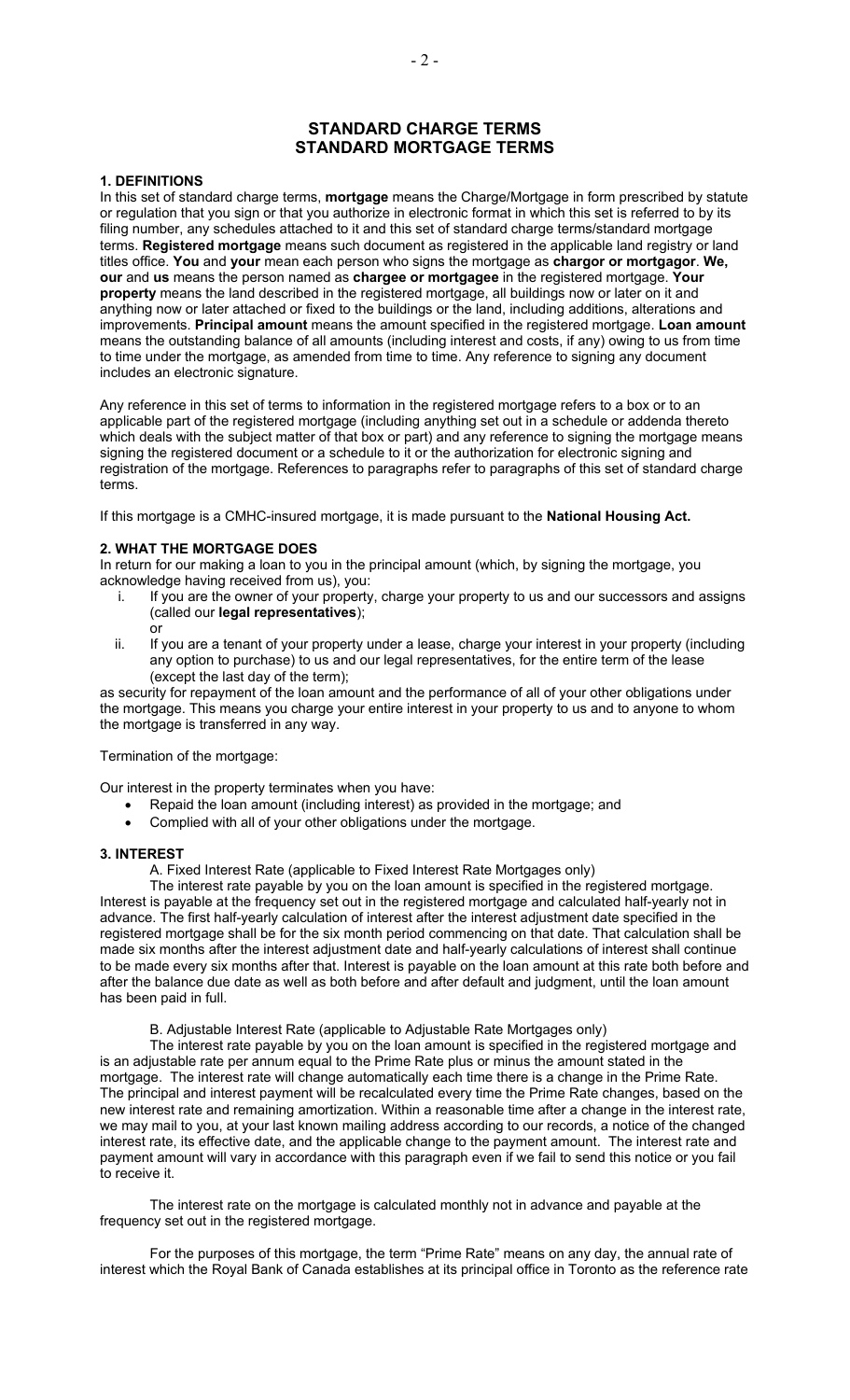of interest to determine interest rates it will charge on such day for commercial loans in Canadian dollars made to its customers in Canada and which it refers to as its "prime rate of interest".

## C. Compound Interest

If on any regular mortgage payment date you do not make the payment due on that day, we will charge you interest on any overdue portion of the loan amount (including interest) until paid to us. This is called **compound interest.** Compound interest shall be paid on your loan payment dates. We will also charge interest, at the rate payable on the loan amount, on compound interest that is overdue until paid to us, both before and after the final payment date as well as both before and after default and judgment.

# D. Progress Advance Construction Mortgage

An improvement means any alteration, addition or repair to any building on your property or any construction, erection or installation on your property. If the purpose of the mortgage is to finance an improvement via progress advances, the accrued interest on progress advances is calculated daily and payable monthly during the construction period, until the interest adjustment date specified in the registered mortgage. The interest rate charged during the construction period is specified in the additional provisions section of the registered mortgage. Interest on any overdue interest, compounded monthly, will be calculated on the same basis until paid. No additional progress advances will be made until any outstanding overdue interest is paid. Interest that has accrued but not yet been paid as of the interest adjustment date, will be deducted from the last substantial advance. Refer to section 19 for more information regarding Progress Advance Construction Mortgages.

## **4. HOW YOU WILL REPAY YOUR LOAN**

#### A. Currency and Method of Payment

You shall pay the loan amount to us in Canadian dollars. Your regular mortgage payments and all other payments will be withdrawn from the bank account provided to us by you.

## B. When you will make payments

The principal amount, together with interest calculated from the interest adjustment date, shall become due and be paid by you in regular mortgage payments. If the interest rate is a fixed rate, you will make your regular mortgage payments to us in equal installments in the amount specified in the registered mortgage. If the interest rate in the mortgage is an adjustable interest rate, you will make regular mortgage payments to us in the amount specified in the registered mortgage until the interest rate is adjusted and thereafter in the payment amount as varied from time to time as provided in paragraph 3B. Regular mortgage payments begin on the date specified, continue at the frequency specified and end on the date specified in the registered mortgage. Each date that you are required to make a regular mortgage payment is called a **Regular Mortgage Payment Date**. Each regular mortgage payment consists of a portion of the principal amount together with the interest due and payable on the regular mortgage payment date. You will pay the balance of the principal amount, together with all interest due and payable on it, on the balance due date specified in the registered mortgage.

## C. Application of Mortgage Payments

Each regular mortgage payment will be used: **first**, to pay interest due and payable and **next**, to reduce the principal amount. However, if you are in default, we may apply your payment or any other money we receive from you, as we choose.

## **5. PAYING OFF A MORTGAGE BEFORE THE MATURITY DATE**

You may pay off some, or the entire mortgage early only in the ways described below. If we later agree to change or extend the terms of the mortgage, these prepayment provisions will not apply to the new or extended term.

For these prepayment privileges, a year means the 12 month period starting on the interest adjustment date and on each anniversary of the interest adjustment date.

A. Partial Prepayment

You may increase your payments, or pay off some of your mortgage early in the ways listed in the chart below. These options apply to partial prepayments only. The options are available each year of the term of the mortgage and cannot be saved to use in a later year. Partial prepayment options used in any combination may not exceed the 20% yearly prepayment maximum. You may not use any of these partial prepayment options if you are in default in payment or in performance of any of the other terms or conditions of the mortgage.

| <b>PARTIAL PREPAYMENT OPTIONS</b>                                                                                                                                                                                                                                        |                                                                                                                                                                                                                                                       |  |  |  |
|--------------------------------------------------------------------------------------------------------------------------------------------------------------------------------------------------------------------------------------------------------------------------|-------------------------------------------------------------------------------------------------------------------------------------------------------------------------------------------------------------------------------------------------------|--|--|--|
| <b>Options</b>                                                                                                                                                                                                                                                           | <b>Restrictions</b>                                                                                                                                                                                                                                   |  |  |  |
| 1) Prepay up to 20% of the Principal Amount.                                                                                                                                                                                                                             | The request must be made at least 5 days<br>before the next regularly scheduled payment<br>date and must be made on the next regularly<br>scheduled payment date. The minimum<br>prepayable amount is \$1000 and cannot exceed<br>the yearly maximum. |  |  |  |
| 2) Increase the regular payment up to 20% of the<br>principal and interest payment amount set out in the<br>registered mortgage.<br>Should your mortgage have interest only mortgage<br>payments, this option is not available. Option 1<br>detailed above is permitted. | Once each year of the term of your mortgage.<br>The request must be made at least 5 days<br>before the regularly scheduled payment date on<br>which the increase in the payment amount is to<br>be in effect.                                         |  |  |  |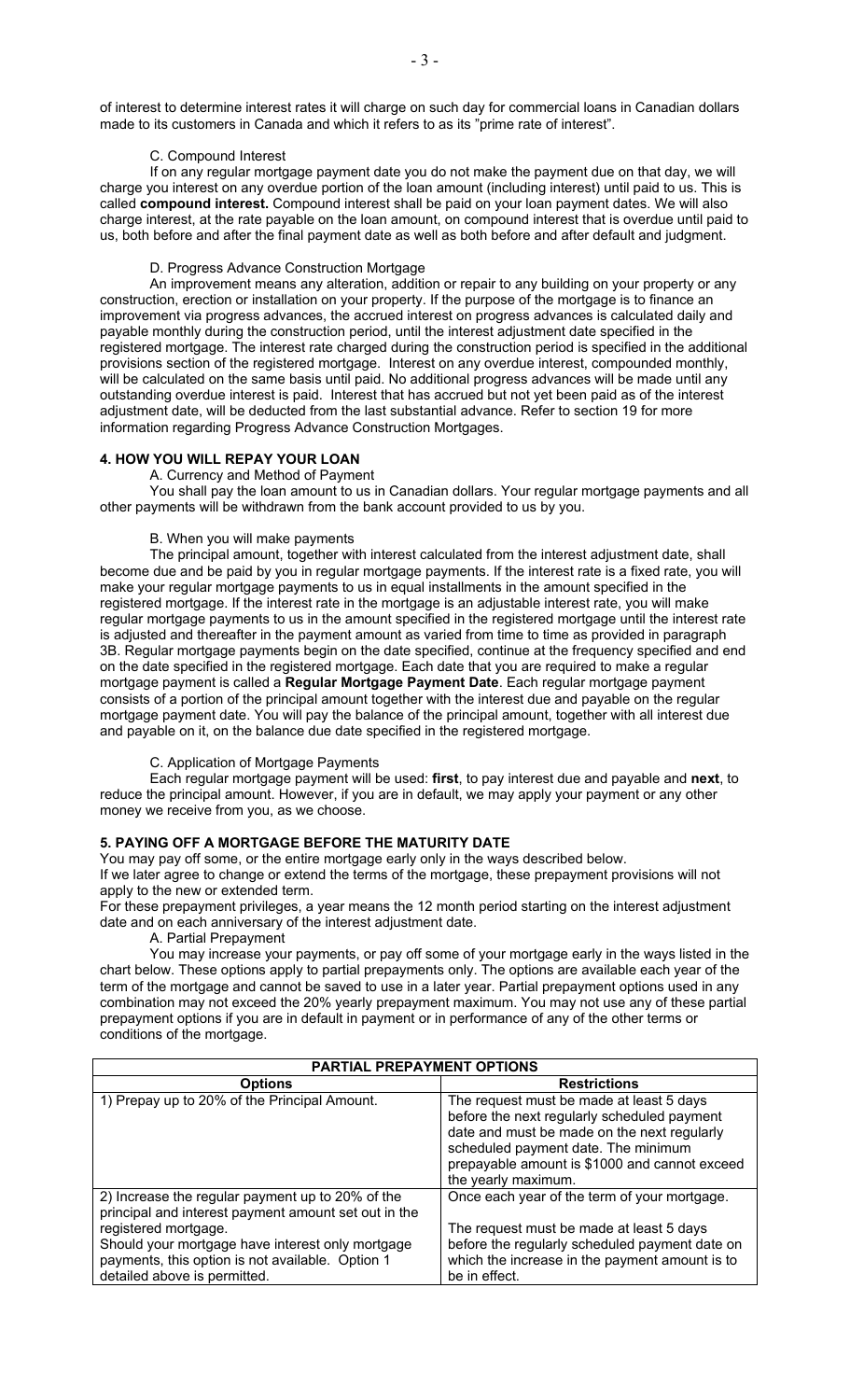After each partial payment, you must continue to make your regular mortgage payments.

B. Prepayment in Full You may prepay the mortgage only upon:

#### (i) *Fixed Interest Rate Mortgages – Term 5 years or less*

if you have a fixed interest rate on your mortgage and a term of 5 years or less, payment of a prepayment charge equal to the GREATER of the interest rate differential (IRD) or 3 months interest calculated on the outstanding loan amount;

# (ii) *Fixed Interest Rate Mortgages – Term more than 5 years*

if you have a fixed interest rate on your mortgage and a term greater than 5 years and (a) prepayment occurs within the first 5 years of the term, payment of a prepayment charge equal to the GREATER of the interest rate differential (IRD) or 3 months interest calculated on the outstanding loan amount, and

(b) if prepayment occurs after the first 5 years of the term, payment of a prepayment charge of 3 months interest calculated on the outstanding loan amount; or,

#### (iii) *Adjustable Interest Rate Mortgages*

if you have an adjustable rate on your mortgage, payment of a prepayment charge equal to 3 months interest calculated on the outstanding loan amount.

In this section IRD means the difference between the interest rate on the mortgage and the then current interest rate for a mortgage then offered by us for a term closest to the term remaining on the mortgage, as determined by us.

#### C. Portable Mortgage

If you have a firm agreement for the purchase of a new property then subject to our approval, you may without penalty transfer your existing loan amount to your new property or you may combine your existing loan amount with additional funds to purchase the property. You and the new property must be re-qualified and satisfy our underwriting guidelines. The new property must be in a province in which we are registered to conduct business. You will pay all legal cost to discharge the mortgage and to prepare and register the replacement mortgage on the new property and our servicing fee.

If you transfer your existing loan amount the terms and conditions of your mortgage will remain the same. If you combine your existing loan amount with additional funds, the interest rate on the mortgage will be

#### (i) *Fixed Interest Rate*

if you have a fixed interest rate on the replacement mortgage, a blend of the rate that you were paying on the loan amount transferred and the rate applicable to the additional funds, as determined by us; or,

#### (ii) *Adjustable Interest Rate*

if you have an adjustable interest rate on the replacement mortgage, the greater of the rate on the existing mortgage and the then prevailing adjustable interest rate, as determined by us.

If the port of the mortgage has been approved by us, the closing of the purchase of your new property may be up to 30 days after the sale of your property. On the closing of your property you must pay to us the loan amount and the applicable prepayment charge. The prepayment charge will be returned to you on the closing of the purchase of your new property and registration of the replacement mortgage, provided all our approval requirements have been adhered to.

#### D. Assumption of the Mortgage if your property is sold

- (i) If you transfer title, or agree to transfer title, to your property to anyone without first obtaining our written approval, we may require you to pay the loan amount together with the applicable prepayment charge immediately in full. If we accept any payment from any person who we have not first approved in writing, this does not mean that we have granted our prior written approval or that we have given up our right to require you to pay the loan amount immediately in full.
- (ii) You agree to give us sufficient information to enable us to decide whether we should give our written approval. Once we receive this information, we will make our decision as soon as possible. We will not unreasonably withhold our approval.
- (iii) For each request for approval of an assumption, there may be an administration and processing fee. You must pay us these fees immediately, whether or not we approve the assumption.
- (iv) We release you from your obligations under the mortgage and to pay the loan amount, and, if applicable, we release any guarantors from their guarantee, if: (a) we give our written approval to you to transfer title to your property; (b) the transfer is to a person or persons other than yourself so that you will not retain any ownership interest in your property after the transfer of title takes place; and (c) you provide us with proof of registration of a Transfer/Deed of Land to the approved person or persons, and, if we request it, one or more assumption or guarantee agreements.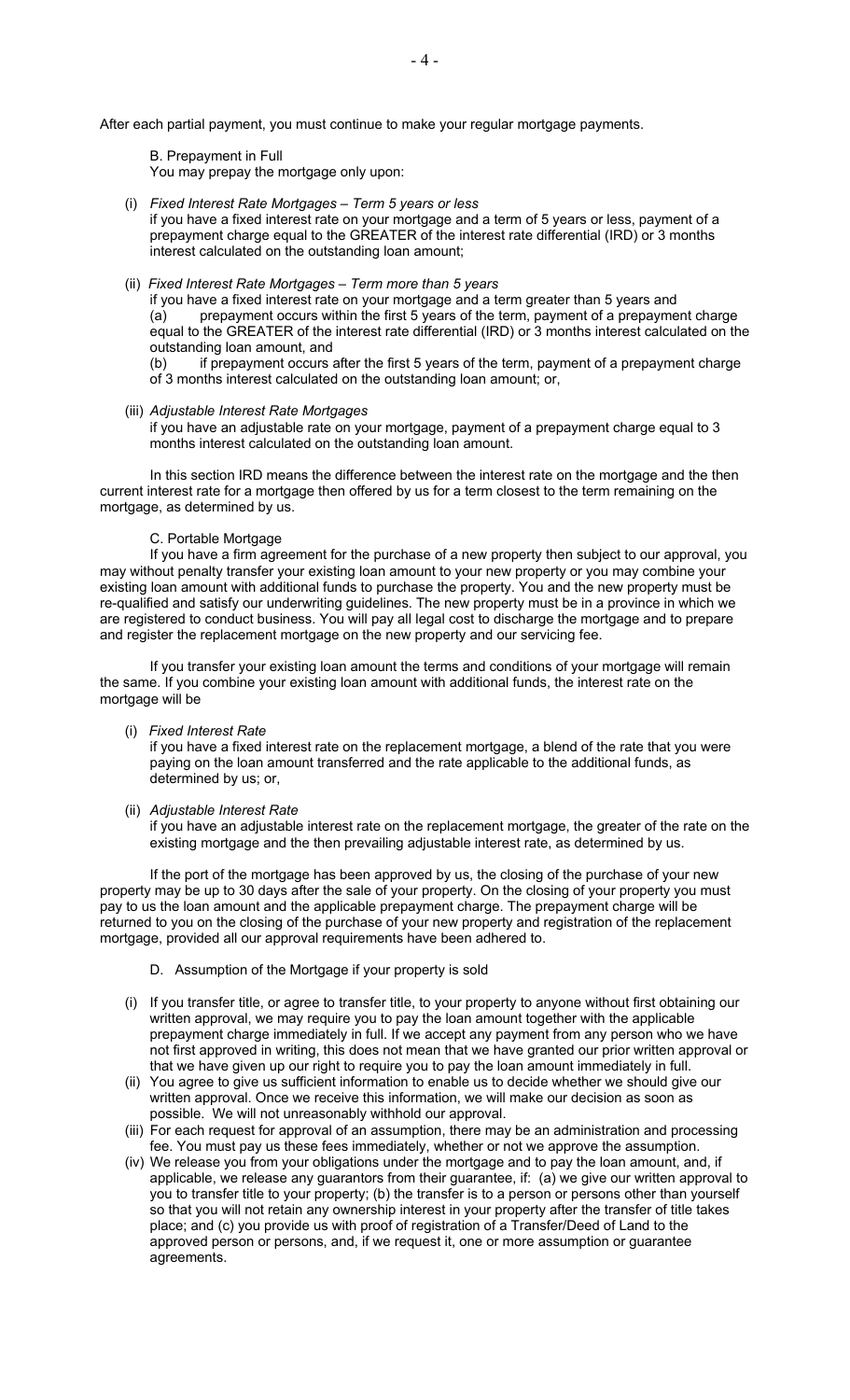E. Match a Payment and Miss a Payment Option

You may match any regular payment on a regular mortgage payment date as long as the mortgage is not in default. Match a Payment means you have prepaid an amount equal to your regular mortgage payment and is subject to the yearly maximum partial prepayment amount. You may miss any regular payment as long as you have already matched a payment earlier in the term and your mortgage is not in default. Previous matched payments may not be used to miss a payment if this mortgage is assumed by a subsequent purchaser.

#### F. Convertibility

Provided you are not in default under the Mortgage, you may convert without payment of any prepayment charge as follows:

- (a) If the mortgage is for a six-month closed or six month open term, you may request us to extend the term and fix the interest rate for the mortgage for a term which we then offer which is 1 year or greater at our interest rate then in effect for mortgages for the term which you select; or
- (b) If the interest rate of the mortgage is an adjustable rate you may request us to fix the interest rate for the mortgage for a term at our interest rate then in effect for mortgages for a term which ends after the balance due date of the mortgage.

In each case you must give us your written request to convert or sign our conversion extension agreement at least ten days before the next regular payment date. The fixed interest rates that are in effect on the date we receive the written request or signed conversion extension agreement will apply to your mortgage. The amortization period of the mortgage may not be changed on a conversion.

#### G. Renewal

You will be sent a renewal offer in advance of the maturity date of your mortgage provided the mortgage is not in default and you are in good standing as determined by us. Renewals will be processed on the maturity date of the mortgage at the lower of the rate of the renewal offer or our published mortgage rate in effect at the maturity date. In the event we do not receive your signed renewal agreement 2 days prior to maturity, we will auto renew your mortgage to a 6 month open term at our rate for such mortgage. Such renewal will continue from time to time until we receive a completed renewal agreement from you.

In the event the mortgage is in default or we determine you not to be in good standing, you will receive notification of our intent to not renew your mortgage with us and that we require payment in full of the loan amount on the maturity date.

#### H. Cash Back

 If you received a cash back amount or other incentive from us upon funding of the mortgage or the renewal of the mortgage by way of a cash payment, an allowance, a gift certificate or voucher or a discount on the interest rate calculated over the term of the mortgage or term of the renewal, you must on a prepayment in full, an early renewal or a conversion of the mortgage pay back to us in addition to any prepayment charge, a proportionate part of such cash back amount. The proportionate part is calculated by division of your cash back amount by the number of months in the term times the number of months remaining in the term (including the month in which the prepayment, early renewal or conversion is made).

## **6. YOUR TITLE TO YOUR PROPERTY**

- A. As Owner of Your Property, you certify that:
	- i. You are the lawful owner of your property;
	- ii. You have the right to give us the mortgage;
	- iii. There are no encumbrances on the title to your property; and
	- iv. There are no limitations or restrictions on your title to your property except building by-laws, zoning regulations and registered restrictions.

This paragraph A applies unless you have advised us and we have accepted in writing that you are a tenant of your property under a lease, in which case paragraph B applies.

# B. If you Are a Tenant of Your Property

- i. You certify that:
	- a. The property is leased to you and your legal or personal representatives under a lease, a copy of which you have provided to us;
	- b. The lease is a binding and existing lease and all information you have provided to us concerning it is true;
	- c. All rents payable under the lease have been paid to the date you sign the mortgage;
	- d. You have permission or the right to assign and mortgage or charge the lease; and
	- e. Except as expressed in the lease, there are no limitations, restrictions or encumbrances on your interest under the lease other than building by-laws, zoning regulations and registered restrictions.
	- ii. You promise:
		- a. To pay the rent as it falls due;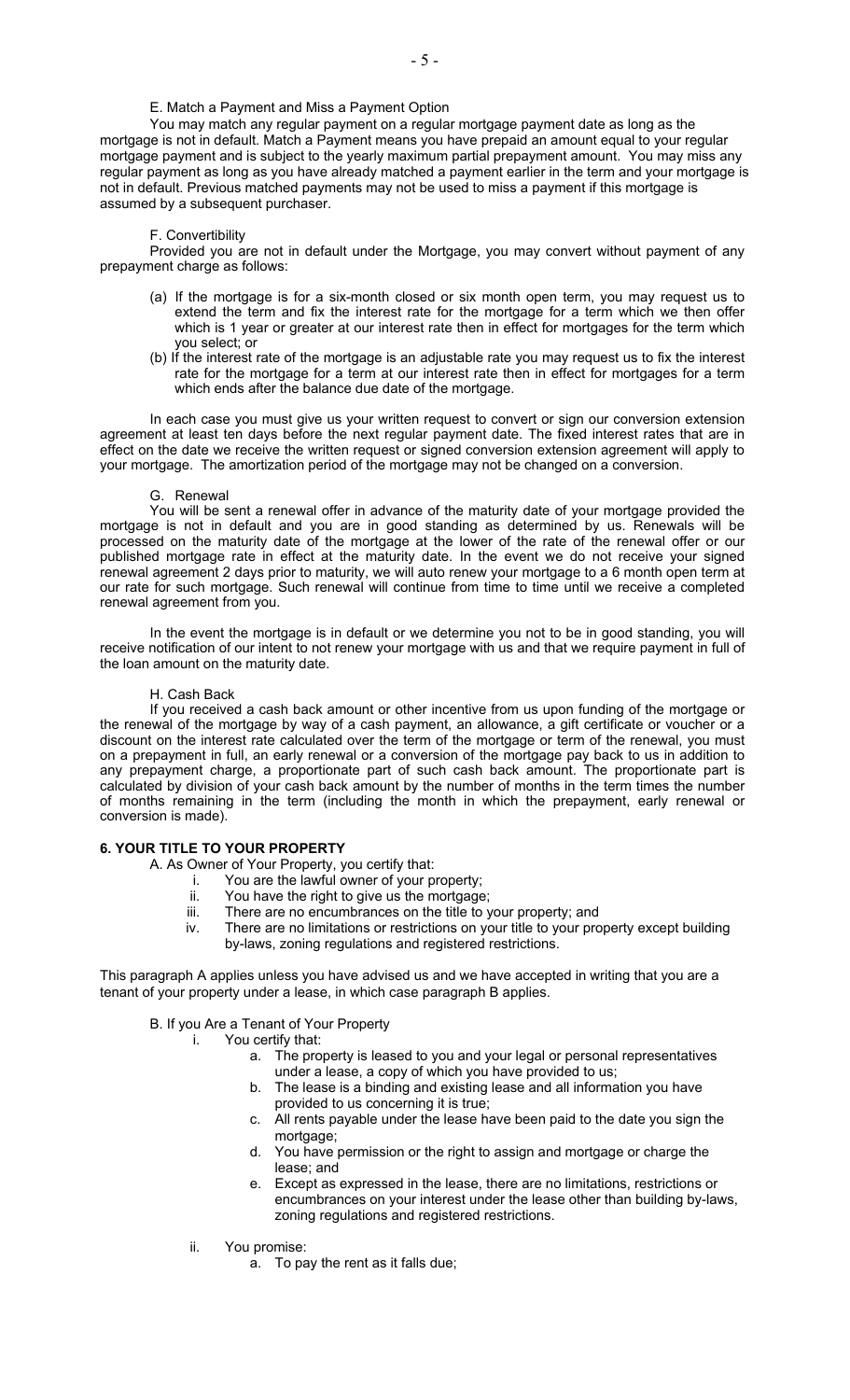- b. To comply with all of the other terms of the lease and not to do anything that would cause the lease to be terminated;
- c. Not to surrender the lease;
- d. Not to make any change in the lease without first obtaining our written consent;
- e. To give us a true copy of any notice or request you receive concerning the lease; and
- f. To notify us immediately if your landlord advises you of early termination or takes any steps to effect early termination of the lease.
- iii. You hold the last day of the term of the lease for us and grant us the power to transfer or otherwise deal with such last day together with the lease.
- C. You will not do anything that will interfere with our interest in your property.

D. In order to ensure that your entire interest in your property is charged to us you will sign any other documents or do anything further that we think is necessary.

## **7. RESTRICTIONS ON USE AND SALE OF YOUR PROPERTY**

A. You will not make any additions, alterations or improvements to your property or use your property for any business purposes without our prior written consent. You may not use your property for any illegal purposes.

B. You will occupy the property as your and your family's principal residence and will only rent to others all or any part of your property in accordance with our prior written authorization. If we have authorized the rental of all or part of your property, you will do so for residential purposes only in a prudent businesslike manner at fair rents and in compliance with all applicable tenancy laws and regulations.

C. You will not sell or otherwise dispose of your property without our prior written approval.

D. You will not make another mortgage on your property and not use it as security for any other debt without our prior written approval.

# **8. WE ARE UNDER NO OBLIGATION TO MAKE ADVANCES TO YOU UNDER THE MORTGAGE**

If we decide, for any reason, that we do not wish to advance the entire principal amount or any part of it to you then we do not have to do so, even though the mortgage is prepared, signed or registered, and whether or not any part of the principal amount has already been advanced. However, by signing the mortgage you charge all of your interest in your property to us. You will reimburse us, on demand, for all our expenses of investigating the title to your property and preparing and registering the mortgage.

#### **9. TAXES**

You will ensure property taxes are always paid on time to the respective municipality. At our option, we may decide to collect property taxes from you which we will then remit to the municipality. If we decide to collect property taxes from you, the following terms are applicable:

A. You will make **regular tax payments** to us on account of property taxes on each regular mortgage payment date. The amount of each regular tax payment will be based on our estimate of a year's taxes on your property next becoming due and payable and may change from time to time to reflect changes in the annual taxes on your property. The regular tax payments should enable us to pay all property taxes on or before their annual due date. Or, if your property taxes are payable in installments, the regular payments should enable us to pay the full year's installments of property taxes on or before the date on which the first installment is due.

B. If, however, the annual due date or the first installment date for the payment of your property taxes is less than one year from the interest adjustment date, you will pay us equal regular tax payments during that period and during the next 12 months. These equal tax payments will be based on our estimate of the total taxes payable for both periods so that we will receive enough money from you to pay all taxes for both of those periods.

C. You will also pay us, on demand, any amount by which the actual taxes on your property exceed our estimate of your taxes. Or, at our option, we may increase the regular payment to cover this amount.

D. We will pay your taxes from the regular payment we receive from you as long as you are not in default under the mortgage. We are not obliged to make tax payments on the dates they are due or more often than once a year. If you have not paid us enough for taxes, we may still pay the taxes. This will create a debit balance in your tax account. Any debit balance is immediately payable by you. We are under no obligation to advise you that a debit balance has been created. Debit balances are charged interest at the interest rate under the mortgage.

E. We will not pay you interest on any credit balance in your tax account.

F. If you fail to pay us any amount when it is due, we may apply the money in your tax account towards payment of such amount.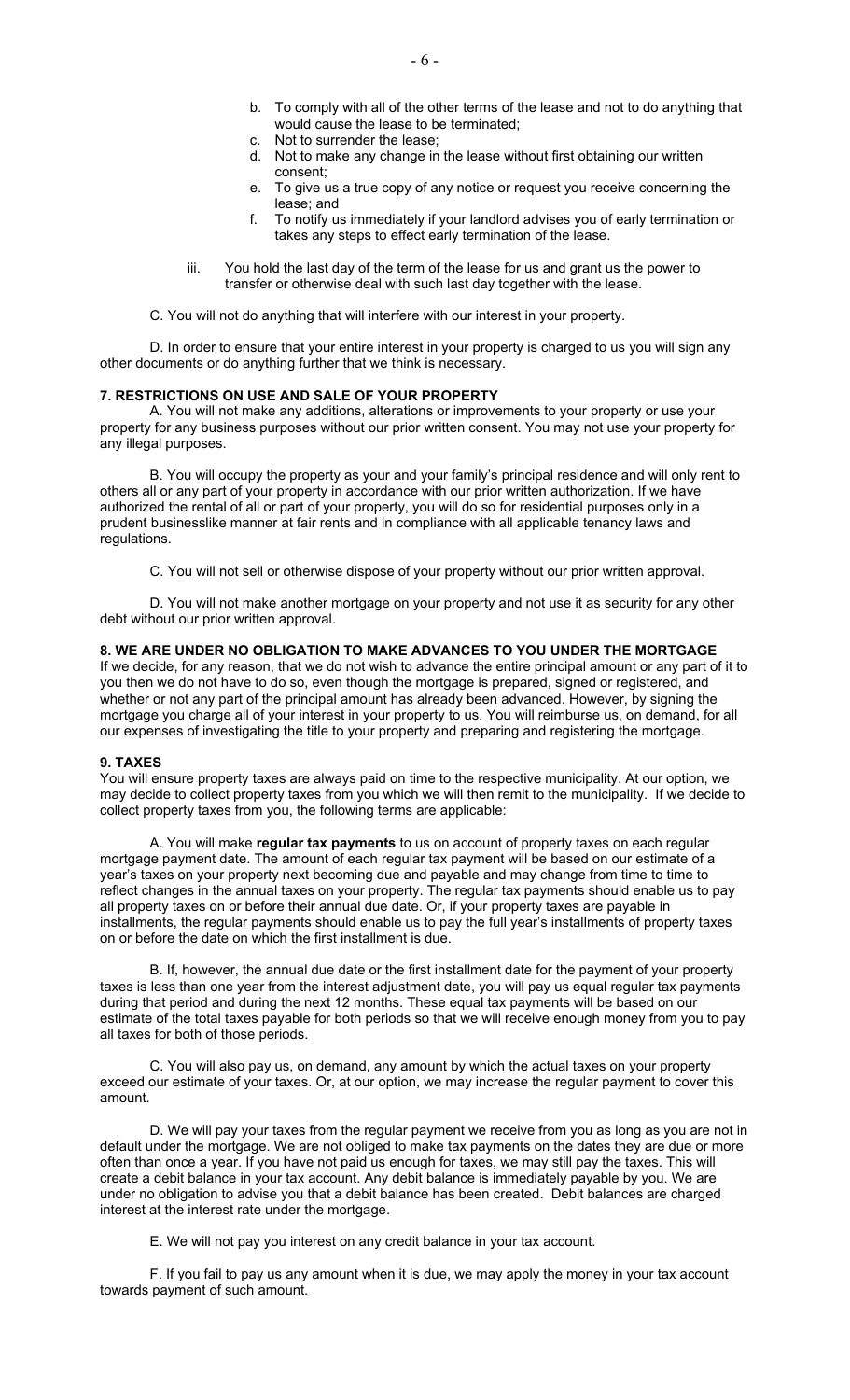G. We can deduct from the total final advance of the principal amount enough money to pay all taxes due on or before the interest adjustment date and which have not been paid on the date the final advance is made.

H. You will immediately send us all assessment notices, tax bills or tax notices which you receive.

## **10. PAYMENTS WE CAN MAKE**

We can pay off any liens, claims or encumbrances against your property which we consider to have priority over the mortgage. We can also pay all our expenses of collecting any payments not received from you when due. These expenses will include all our legal expenses on a solicitor and own client basis. You must immediately reimburse us for any amount so paid.

If we pay off any liens, claims or encumbrances against your property, we will be entitled to all the rights, equities and securities of the person, company, corporation or Government so paid off. We are authorized to retain any discharge which may be given for six months or more, if we consider it advisable to do so.

### **11. TRANSFER OF LEASES AND RENTS**

A. If you have leased or, at a later date, lease all or part of your property to another person or persons, then you transfer and assign to us:

- i. All leases, lease agreements and their renewals;
- ii. All rents and other money payable under the terms of all leases and agreements. However, we may allow you to receive the rents so long as there is no default by you in making your payments to us or in complying with your other obligations to us under the mortgage; and
- iii. All rights under the leases and agreements as they affect your property.

B. In addition, you confirm that:

- i. You must obtain our prior written consent for any future leases of your property or for the renewal of any lease (other than a renewal provided for in any lease);
- ii. Nothing we do under this paragraph 11 shall put us in possession of your property; iii. However, if you default under the mortgage, we have the right to take possession of
- your property; and
- iv. We are not obliged to collect any rent or other income from your property nor to comply with any term of any lease or agreement.

#### **12. INSURANCE**

You will without delay insure, and keep insured, in our favour and until the mortgage is discharged, all buildings covered by the mortgage (including those which will be built in the future both during construction and afterwards) against loss or damage by fire and other perils usually covered in fire insurance policies and against any other perils we request. Such insurance must be provided by a company approved by us for the replacement cost of the buildings (the maximum amount for which the buildings can be insured) in Canadian dollars. Your policy must be in form satisfactory to us and must include extended perils coverage and a mortgage clause stating that loss is payable to us. You shall, at our request, transfer to us all insurance policies and receipts you have on the buildings and any proceeds from that insurance.

If you do not:

- Maintain insurance on the buildings that, in our opinion, complies with this paragraph;
- Deliver a copy of any insurance policy or receipt to us at our request; or
- Provide us with evidence, at our request, of any renewal or replacement of the insurance, at least fifteen full days before your insurance expires or is terminated,

we can, but are not obliged to, insure any of the buildings. What we pay for this insurance shall be added to the amount you owe under this mortgage and shall bear interest at the mortgage interest rate. You will pay this amount with your next monthly payment. If any loss or damage occurs, you will provide us immediately, at your expense, with all necessary proofs of claim. You will also do all necessary acts to enable us to obtain payment of insurance proceeds. The production of this mortgage will be sufficient authority for an insurance company to pay us any loss related to the insurance policy or to accept instructions from us dealing with the loss.

Insurance proceeds may, in whole or in part, at our option, be:

- a) Applied to rebuild or repair the damaged buildings;
- b) Paid to you;
- c) Paid to any other person who owns or did own the property, as established by the registered title; or
- d) Applied, at our sole discretion, to reduce any part of the loan amount, whether due or not yet due.

This paragraph 12 does not apply (and paragraph 22E does apply) if your property is a condominium unit.

# **13. KEEPING YOUR PROPERTY IN GOOD CONDITION**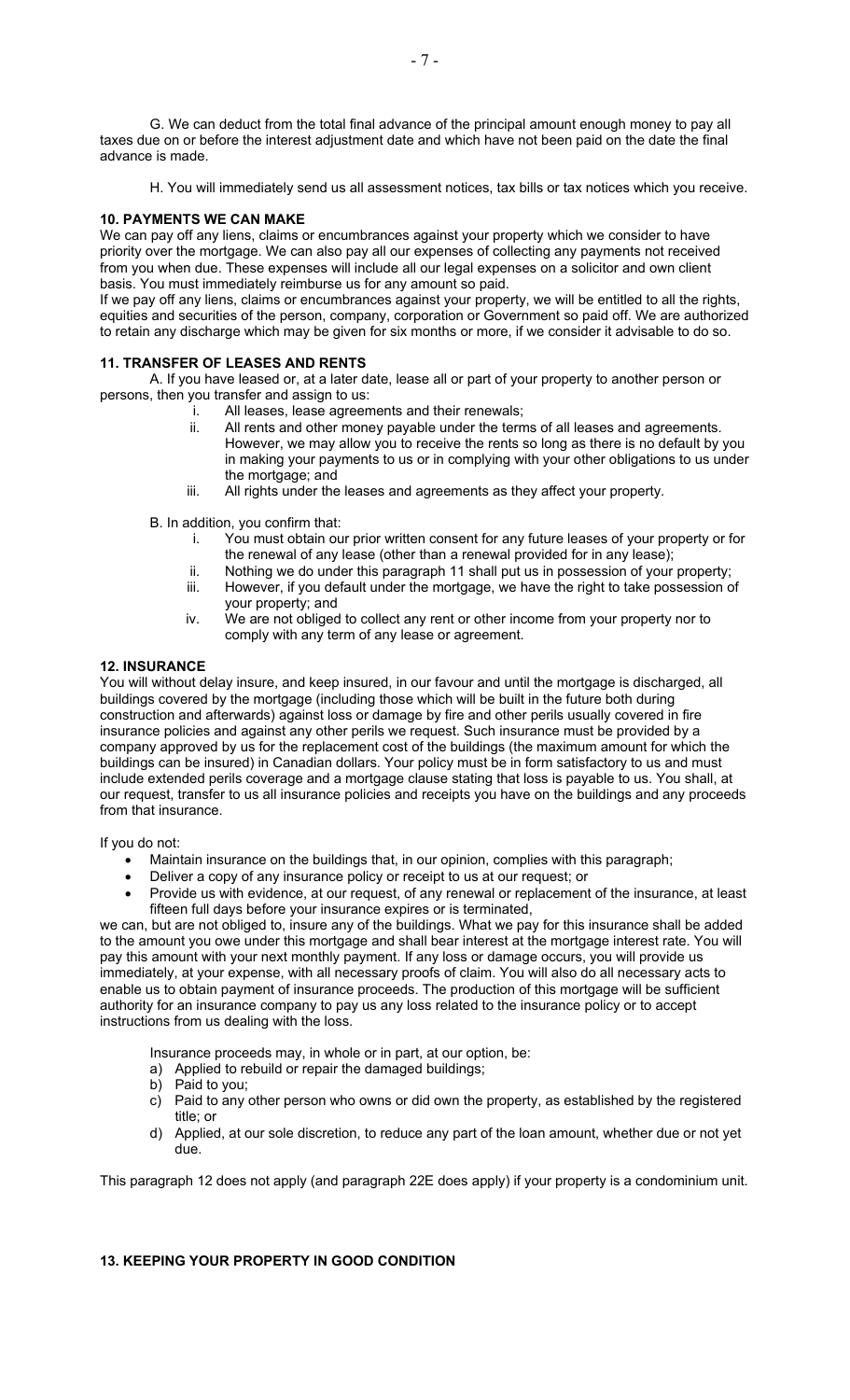You shall keep your property in good condition and make any repairs needed. You shall not do anything, or let anyone else do anything, that lowers the value of your property. We can inspect your property at any reasonable time. If, in our opinion, you:

- Do not keep your property in good condition; or
- Do or allow anything to be done that lowers the value of your property;

we can make any repairs or do any other thing we think are advisable. The costs of any inspections and any repairs or actions we make are immediately payable by you.

## **14. ENVIRONMENTAL PROVISIONS**

We (including, in this section, Canada Mortgage and Housing Corporation or other mortgage insurer) may inspect your property and the buildings on it when we consider it appropriate. We may do this for any purpose but particularly to conduct environmental testing, site assessments, investigations or studies which we consider necessary. The costs of any testing, assessment or study will be payable by you and you will pay us the costs immediately after we give you notice of them. If you do not pay us when we request it, we can add the amounts to the outstanding balance under your mortgage and they will bear interest at your mortgage interest rate. If we do the things permitted under this section, we will not be considered to be in control of your property.

# **15. REPAYMENT OF LOAN AMOUNT ACCELERATED**

The loan amount will become payable immediately, at our option, if:

- a) You default in making any regular mortgage payment, or any other payment you are obliged to make to us under the mortgage.
- b) You fail to comply with any of your other obligations under the mortgage.
- c) Any lien is registered against your property or we receive written notice of any lien that is created as a result of unpaid property taxes, utilities, unpaid condominium maintenance fees, judgements or construction liens or other similar encumbrances.
- d) Your property is abandoned.
- e) Any buildings being erected or additions, alterations or improvements done on your property remain unfinished without work being done on them for 15 consecutive days.
- f) Your property is used for any illegal purposes.
- g) You sell or otherwise dispose of your property or mortgage your property to a person not approved in writing by us.

If the loan amount so declared due and payable is paid prior to the balance due date, you agree to compensate us by payment of a prepayment charge equal to three months interest at the interest rate of the mortgage. Where default continues to or is made after the balance due date, the outstanding amount may only be paid upon payment of three months interest on the loan amount or three months written notice in lieu thereof. You further agree that we may recover such prepayment charge from the proceeds of any sale of your property or other proceedings for enforcement of the mortgage.

# **16. APPOINTING A RECEIVER TO RECEIVE INCOME**

If you default in making any regular monthly loan payment or any other payment which you have agreed to make to us, or in complying with any of your other obligations under the mortgage, we can, in writing, appoint a receiver (which includes a receiver and manager) to collect any income from your property. We can also, in writing, appoint a new receiver in place of any receiver appointed by us. The receiver is considered to be your agent and not ours and his defaults are considered to be solely your defaults.

The receiver has the right to:

- Use any available remedy (taken in your name or our name) to collect the income from your property;
- Take possession of your property or part of it; and
- Manage your property and maintain it in good condition.

From the income collected the receiver may:

- a) Retain a commission of 5% of the total money received or any higher rate permitted by a judge or other authorized officer.
- b) Retain enough money to pay disbursements spent on collecting the income.
- c) Pay all taxes, fire insurance premiums, expenses of keeping your property in good condition, interest on those payments and all other charges that have priority over the mortgage and interest on those charges.
- d) Pay us all interest that is due and payable under the mortgage and then pay us all or part of any other amount payable under the mortgage, whether it is due or not.

Nothing done by the receiver puts us in possession of your property or makes us accountable for any money except for money actually received by us.

# **17. ENFORCING OUR RIGHTS**

A. Remedies on Default

If you default in making any regular monthly loan payment or any other payment that you are obliged to make to us or in performing any other obligation under the mortgage or you become bankrupt or you abandon or leave the property unoccupied, we may do any one or more of the following in any order:

- i. Sue you We may take such action as is necessary to obtain payment of all or any part of the loan amount.
- ii. Foreclose We may commence court proceedings to foreclose your right, title and equity of redemption to all or part of your property. If we obtain a final order of foreclosure, your property will by law become our property.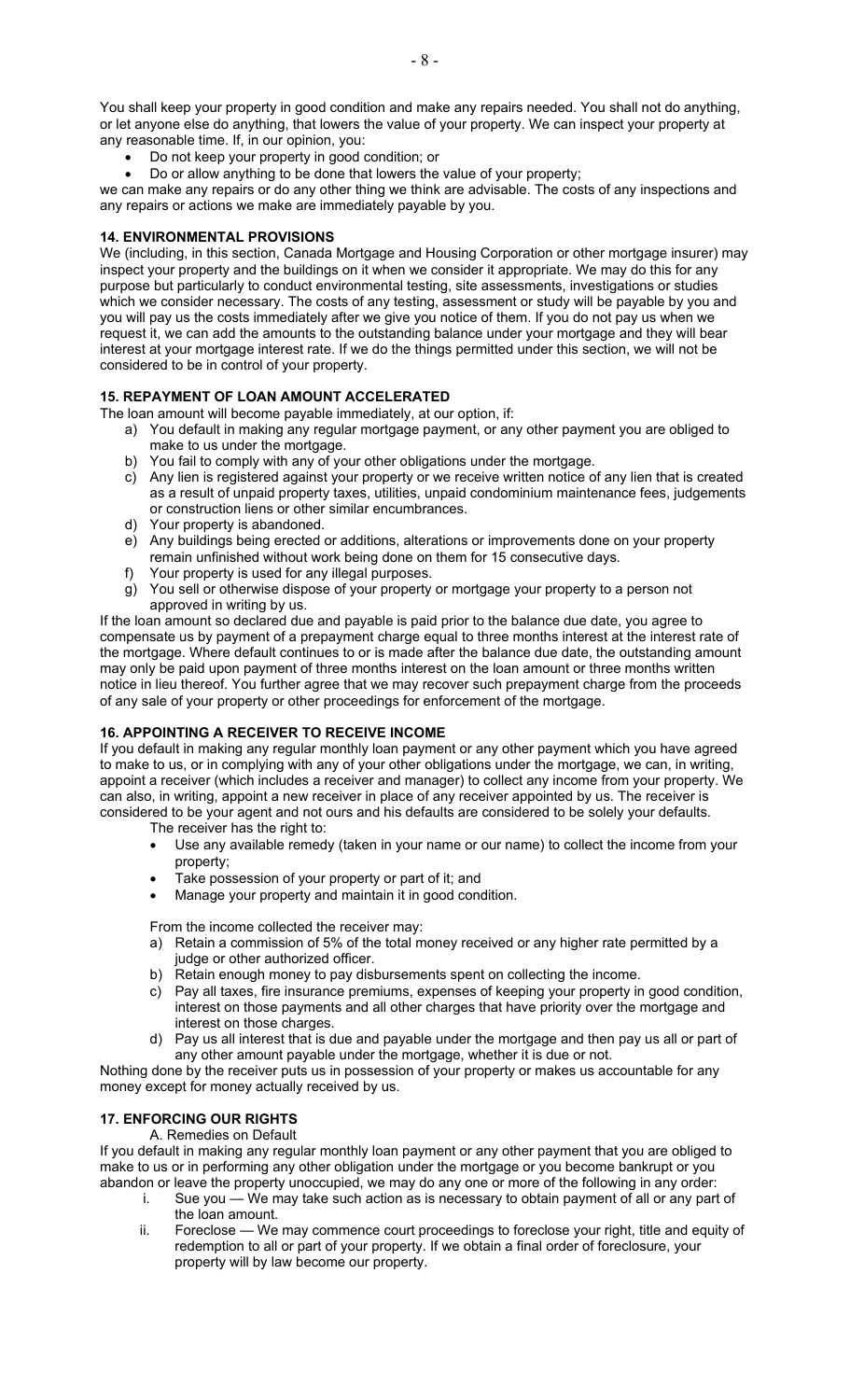- iii. Court sale -- We may also ask the court to order the sale of your property. If the court makes such an order, it will supervise the sale proceedings. The net proceeds of the sale will be applied to reduce the loan amount. Any balance remaining after all claims have been satisfied will be paid to you. If the amount we receive from the sale of your property is less than the loan amount, you must pay us the difference.
- iv. Power of sale If default has continued for 15 days, we can on 35 days' notice to you:
	- a. Sell all or part of your property (for cash or on credit, or partly for cash and partly on credit) by private sale or public auction for the price and on whatever terms we can negotiate;
	- b. Lease it on such terms and for whatever period we may decide upon.

Notice shall be given to you and to such other persons in the manner and as required by law at the time it is given.

We may apply the net proceeds of the sale or lease to reduce any part of the loan amount. Any balance remaining after all claims have been satisfied will be paid to you. If the amount we receive from the sale or lease of your property is less than the loan amount, you must pay us the difference.

#### v. Possession -- We can enter on your property at any time, without the permission of any person, and make all arrangements that we consider advisable to:

- Inspect, lease, collect rents or manage your property;
- Repair or put in order any building on your property;
	- Complete the construction of any building on your property.

We can also take whatever action is necessary to recover and keep possession of your property. If we take possession, we are not responsible for preserving your property and will account only for any money we actually receive from the property.

vi. Other action – we can take any other remedy available to us under applicable law.

B. You will not interfere — You will not interfere with our possession of your property (if we go into possession of your property in enforcing our above rights) or with the possession of any receiver we appoint nor with the possession of anyone to whom your property is sold or leased by us or any receiver. You agree not to make any claim concerning the sale or lease of your property against anyone who buys or leases it from us or any receiver, or anyone who buys or leases it after that time.

C. Our expenses — You will immediately pay all our expenses of enforcing our rights. Our expenses include our costs of taking or keeping possession or your property, an allowance for the time and services of our employees and of the company servicing the mortgage who are utilized in so doing, our legal fees and disbursements on a full indemnification basis and all other costs related to protecting our interest under the mortgage.

D. Judgements — If we obtain a court judgement against you for your failure to comply with any of your obligations to us under the mortgage, the judgement will not result in a merger of the terms of the judgement with our other remedies or rights to enforce your other obligations under the mortgage. We will continue to be entitled to receive interest on the loan amount at the rate payable on the loan amount and at the same times as provided for in the mortgage. The rate of interest payable on any judgment shall be calculated and payable in the same way as interest is calculated under the mortgage and at the same rate that interest is payable on the loan amount until the judgment has been paid in full.

# **18. DELAY IN ENFORCEMENT OF OUR RIGHTS**

No delay or extension of time granted by us to you or any other person in exercising the enforcement of any of our rights under the mortgage nor any agreement referred to in paragraph 21 shall affect our rights to:

- a. Receive all payments you are obliged to make to us, when they are due and payable.
- b. Demand that you repay the loan amount and all interest which is due and payable, on any default by you.
- c. Have you comply with all of your obligations to us under the mortgage.
- d. Have any other person comply with the obligations that person has to us under the mortgage.

# **19. PROGRESS ADVANCE CONSTRUCTION MORTGAGE TERMS**

An improvement means any alteration, addition or repair to any building on your property or any construction, erection or installation on your property. If the purpose of the mortgage is to finance an improvement via progress advances, you must so inform us in writing immediately and before any advances are made under the mortgage. You must also provide us immediately with copies of all contracts and subcontracts relating to the improvement and any amendments to them. You agree that any improvement shall be made only according to contracts, plans and specifications approved in writing by us in advance. You must complete all such buildings or improvements as quickly as possible and provide us with proof of payment of all contracts from time to time as we require. We will make advances (part payments of the principal amount) to you based on the progress of the improvement, until either completion and occupation or sale of your property. We will determine whether or not any advances will be made and when they will be made. Whatever the purpose of the mortgage may be, we may in our sole and absolute discretion hold back funds from advances until we are satisfied that you have complied with the holdback provisions of the Construction Lien Act as amended or re-enacted. You authorize us to provide information about the mortgage to any person claiming a construction lien on your property.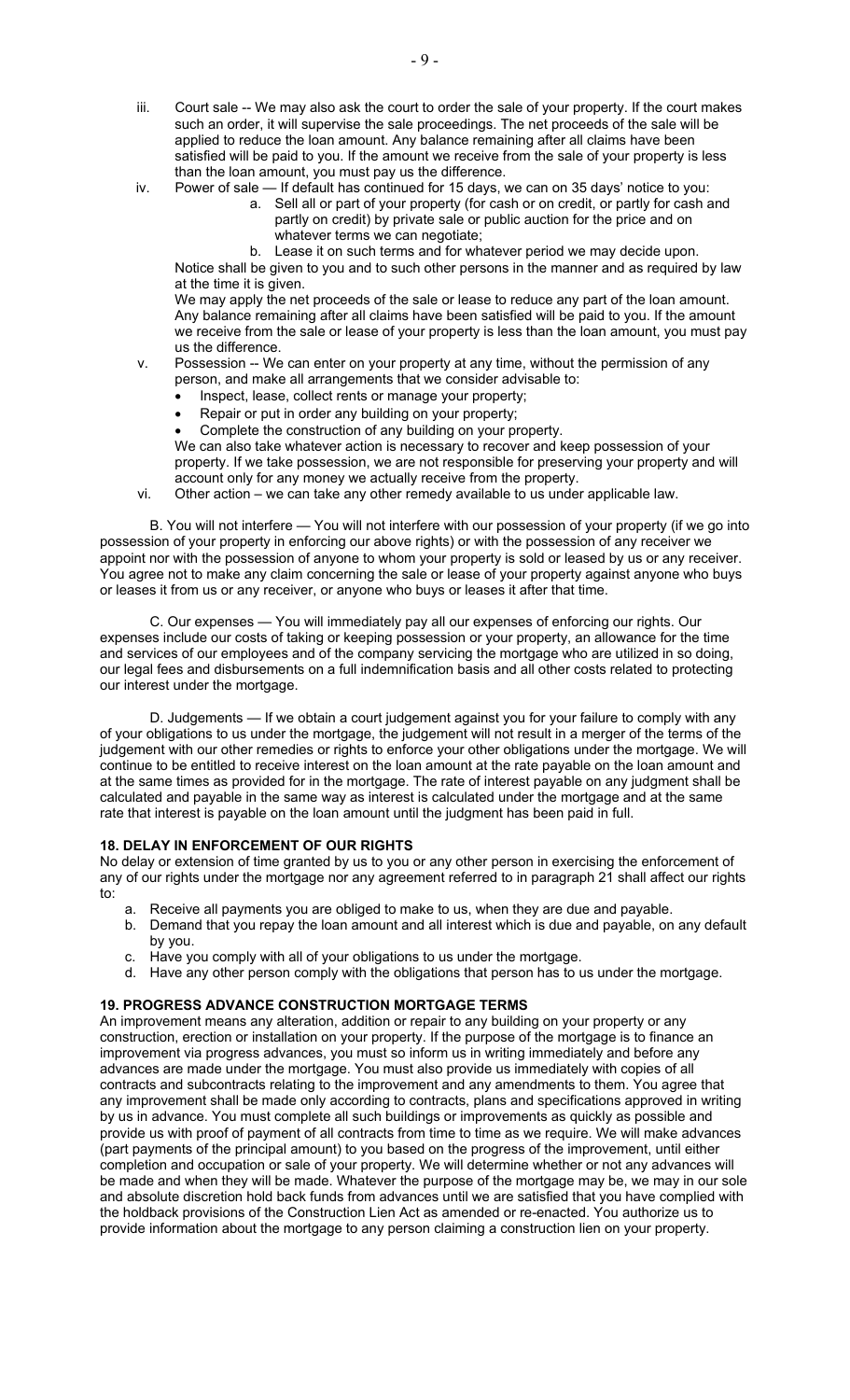## **20. RELEASING YOUR PROPERTY FROM THE MORTGAGE**

We may establish the terms for releasing our interest in all or part of your property (that is, we may discharge, or partially discharge, your property) from the mortgage whether we receive value for our release or not. If we release part of your property from the mortgage at any time, the rest of your property will continue to secure the loan amount. We are only accountable for money actually received by us.

If your property is subdivided before our interest in your property comes to an end, the mortgage will be secured by each part into which your property is subdivided. This means that each part will secure repayment of the total amount you owe us, even if we release another part of your property from the mortgage.

We can release you, any guarantor, or any other person from performing any obligation contained in the mortgage or any other security document, without releasing any part of your property secured by the mortgage or any other security, and any such release shall not release any other person from the obligations in the mortgage.

## **21. RENEWING OR OTHERWISE AMENDING THE MORTGAGE**

We may from time to time enter into one or more written agreements with you (or with any one to whom your property is transferred) to amend the mortgage by extending the time for payment, renewing it or its term for further periods of time, changing the interest rate payable under the mortgage or otherwise altering the provisions of the mortgage. Whether or not there are any encumbrances on your property in addition to the mortgage at the time the agreement is entered into, it will not be necessary to register the agreement on title in order to retain priority for the mortgage, as amended, over any instrument registered after the mortgage. Any reference in this set of standard charge terms to the mortgage means the mortgage as amended by any such agreement or agreements.

You or any person liable in any manner for payment or performance of any other terms of the mortgage will not be released and will continue fully liable with or without notice, consent or agreement to any such renewal, extension or amendment.

# **22. CONDOMINIUM/STRATA LOT PROVISIONS**

If your property is a condominium unit or strata lot, you are also to comply with the provisions in this paragraph 22 in addition to all of the other provisions of the mortgage (except paragraph 12). In this section, condominium also means strata, condominium unit or unit also means strata lot and condominium corporation also means strata corporation.

In this paragraph 22, the Condominium Act, the Strata Property Act or similar legislation governing condominium property in the province in which your property is located, each as amended or re-enacted, is called the **Act**. Expressions used below which are the same as those in the Act have the same meaning as those in the Act, except that the expression **condominium property** has the same meaning as the word "property" in the Act.

A. You will comply with the Act, and with the declaration, by-laws and rules of the condominium corporation (the **corporation**) relating to your property and provide us with proof of your compliance from time to time as we may request.

B. You will pay the common expenses for your property to the corporation on the due dates. Or, if we exercise our right to collect your contribution towards the common expenses from you, you will pay the same to us upon being so notified. We can accept a statement which appears to be issued by the corporation as conclusive evidence for the purpose of establishing the amounts of the common expenses and the dates those amounts are due.

C. You will forward to us any notices, assessments, by–laws, rules and financial statements of the corporation you receive (or are entitled to receive) from the corporation.

D. You will maintain all improvements made to your unit and repair them after damage.

E. Insurance — In addition to the insurance which the corporation must obtain, you must:

- i. Insure all improvements which you or previous owners have made to your unit; ii. Obtain insurance for those additional risks that we require;
	- iii. Insure your common or other interest in buildings (whether presently existing or built in the future, both during construction and afterwards) which are part of the condominium property or assets of the corporation if the corporation fails to insure the buildings or assets as required or if we require you to do so;
- iv. Assign your insurance policies to us and (as far as permitted by law) your interest in the policies held by the corporation.
- v. Provide us with proof that the required insurance is in force, as well as evidence of any renewal or replacement of the insurance, within fifteen days before the insurance expires or is terminated.
- vi. Do all that is necessary to collect insurance proceeds.

Each of your insurance policies (and those of the corporation) must comply with the following:

- Your property must be covered against destruction or damage by fire and other perils usually covered in fire insurance policies and against any other perils we require for its full replacement cost (the maximum amount for which it can be insured ) in Canadian dollars;
- The insurance company and the terms of the policy must be satisfactory to us.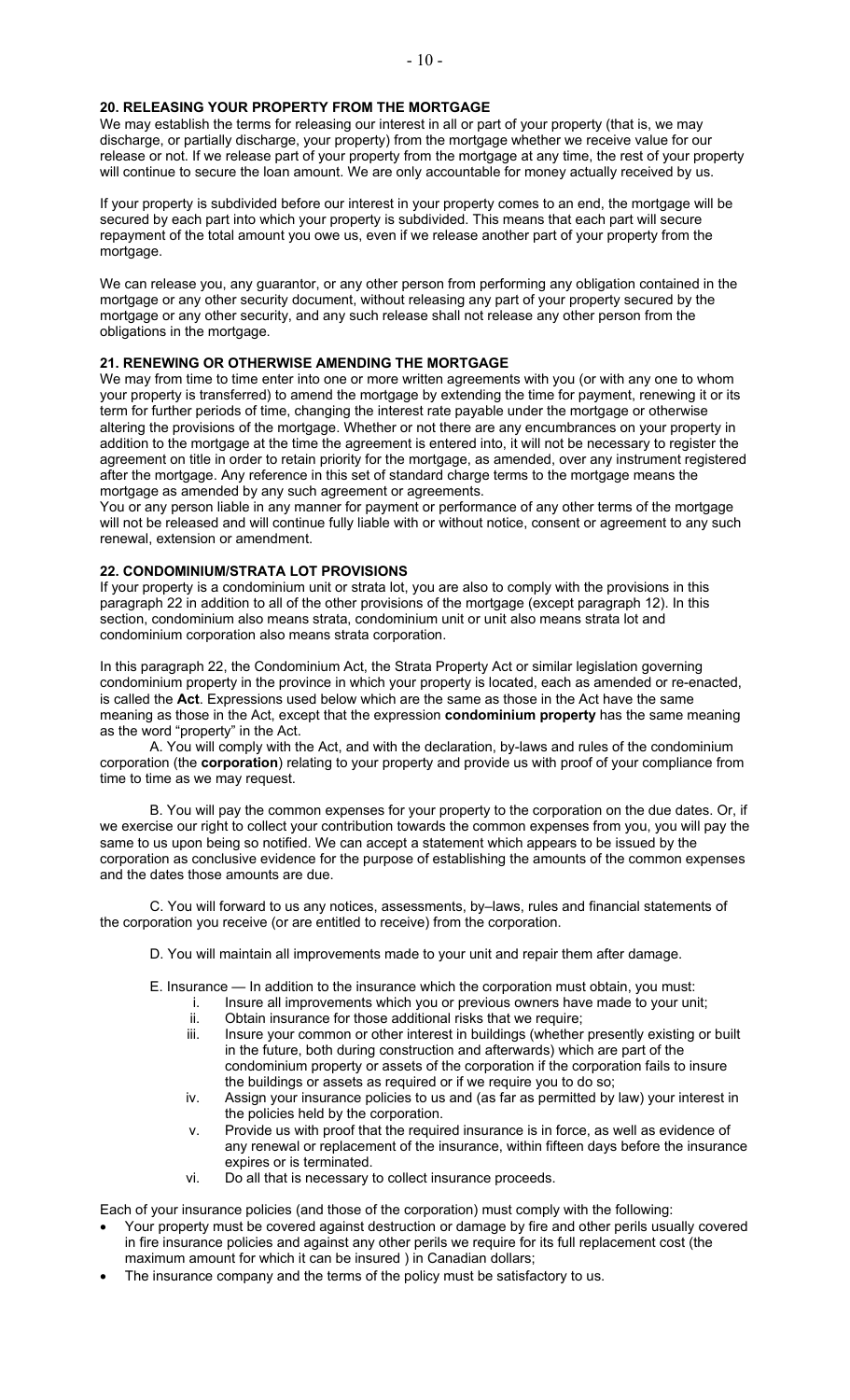If you fail to insure your property as required in this paragraph 22, we can, but are not obliged to, obtain any insurance which you are required to obtain. What we pay for this insurance will immediately become payable by you to us. If any loss or damage occurs, you, on behalf of the condominium corporation and yourself, will provide us immediately, at your expense, with all necessary proofs of claim. You will also do all necessary acts to enable us to obtain payment of insurance proceeds. You will seek to ensure the full compliance by the condominium corporation with its duties and obligations under the **Condominium Act**  and the Declaration and By-Laws of the condominium corporation.

To the extent permitted by law, insurance proceeds may, in whole or in part, at our option be:

- a. Applied to rebuild or repair the damage to your property;
	- b. Paid to you;
	- c. Paid to any other person who owns or did own the property, as established by the registered title; or
	- d. Applied, at our sole discretion, to reduce any part of the loan amount, whether due or not yet due.

F. You must pay certain other expenses — In addition to our other rights and remedies contained in the mortgage, you will pay us immediately all our expenses in relation to:

- Any by-law, resolution, rule or other matter (other than one for which only a vote of the majority present at the meeting is required);
	- The enforcement of our right to have the corporation or any owner comply with the Act,
	- declaration, bylaws and rules; and
	- Our exercising any voting rights we may have.

Where our expenses relate to other units as well as to your property, the amount you are required to pay will only be the expenses related to your property as we determine.

G. Voting and other rights — You authorize us to exercise your rights under the Act to vote, consent and dissent. You also authorize us to exercise your rights to:

- Demand the corporation purchase your unit and common interest, where provided under the Act;
- Elect to have the value of your unit and common interest or that of the condominium property determined by arbitration;
- Receive your share of the corporation's assets and the proceeds from the sale of your unit and common interest or of the condominium property or any part of the common elements.

If we do not exercise your rights, you may do so according to any instructions we may give you. Before making such a demand or election you must obtain our prior written approval. You must do this even if we do not have the right to make the demand or election as between ourselves and the corporation, and even if we had previously arranged for you to exercise that right.

Nothing done under this paragraph 22 puts us in possession of your property. We are not liable for any action we may take in doing what you have authorized us to do or for any failure to act. We may at any time revoke any arrangement we make for you to do anything you have authorized us to do.

H. Our additional rights under the mortgage — You authorize us to do the following:

- i. Inspect your property at any reasonable time.
- ii. Do any needed maintenance or repairs after damage.
- iii. Inspect the corporation's records
- iv. Remedy any failure of yours to comply with the Act or the declaration, by-laws and rules of the corporation.

I. Repayment of the loan amount may be accelerated — The loan amount will become payable immediately, at our option, if:

- i. The corporation fails to comply with the Act and the declaration, by laws and rules of the corporation;
- ii. The corporation fails to:
	- insure all the condominium units and common elements according to law and according to any additional requirements of ours;
		- insure its assets if we so require and according to our requirements;
	- provide us with proof that the insurance is in force, if we ask for it; or
	- do all that is necessary to collect insurance proceeds;
- iii. The corporation does not, in our opinion, manage the condominium property and assets in a careful way;
- iv. The corporation fails to keep the corporation's assets in good repair and working order;
- v. The corporation makes any substantial modification to the common elements or the corporation's assets without our approval;
- vi. There has been substantial damage and the owners have voted for termination of the condominium;
- vii. A sale of the condominium property or any part of the common elements is authorized.
- viii. A court makes an order that the government of the condominium property by the Act be terminated; or
- ix. The condominium property ceases to be governed by the Act.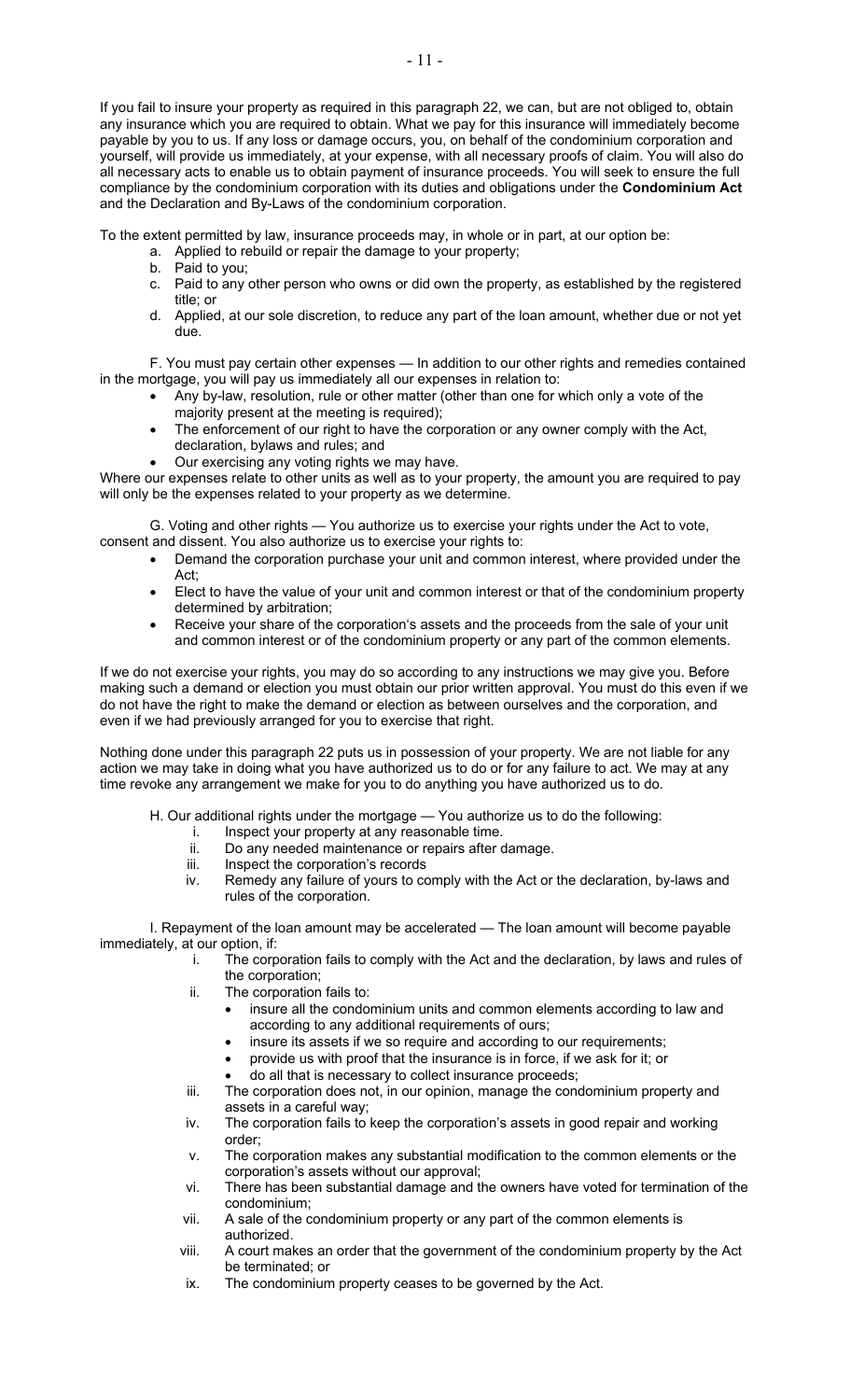Our rights will not be affected by the fact that we voted for or consented to such termination, sale or order or to the condominium property not being governed by the Act.

- J. Termination of the corporation If your property ceases to be governed by the Act:
	- All the terms of the mortgage continue to apply;
		- You authorize us to agree with anyone to a partition of the condominium property. We can pay or receive money to ensure that the partition is equal and you will reimburse us, immediately, for any money we have paid. We can also execute all documents and do all acts needed to carry out the partition;
		- Your share of the corporation's assets and the proceeds from the sale of your unit and common interest or of the condominium property or any part of the common elements shall be paid to us (unless we notify you to the contrary in writing) and you will do all things necessary to accomplish this; and
		- Any money received by us (after payment of all our expenses) may be applied to reduce any part of the loan amount. Any balance remaining after all claims have been satisfied will be paid to you.

# **23. DISCHARGE**

When our interest in your property comes to an end, we will provide, at our sole discretion, either a full discharge of our claim (which is called a Discharge of Charge/Mortgage) or a written confirmation that our claim has been discharged (which is called a Notification of Discharge). You will give us a reasonable time in which to prepare such documents and you will pay our usual administrative fee for preparing, reviewing, signing or registering the discharge document and all legal and other expenses we incur in so doing. In the event we provide you with a Discharge of Charge/Mortgage, you will be responsible for registering the documentation and for all costs relating to such registration.

When our interest in your property comes to an end and you request that we assign your mortgage we will prepare an assignment to the mortgage for you. You will give us a reasonable time in which to prepare and sign the assignment and you will pay our usual administrative fee for preparing, reviewing and signing the documentation and all legal and other expenses we incur in so doing. You will be responsible for registering the documentation and for all costs relating to such registration. However, we will not assign the mortgage on your direction and will only deliver a discharge of the mortgage where we are or have been in possession of the property upon default under the mortgage.

## **24. HEADINGS**

Headings form no part of the mortgage. They are used so that parts of the mortgage can easily be referred to.

## **25. WHO IS BOUND BY THE MORTGAGE**

You agree to observe and be bound by all of the terms and obligations contained in the mortgage. The mortgage will also be binding on your heirs, personal and legal representatives, successors or assigns, our successors, assigns or legal representatives and anyone else to whom your property is transferred. As well, the mortgage will be binding on anyone to whom it is transferred by us. All persons who sign the mortgage as chargors are collectively and individually (that is, jointly and severally) bound to comply with all obligations under the mortgage.

## **26. STATUTORY COVENANTS EXCLUDED**

The covenants implied or incorporated into a mortgage by statute in the province where your property is located are, to the extent permitted by statute, excluded or overridden by the terms of this mortgage.

# **27. GUARANTEE**

In this paragraph 27, **guarantor** means each person who signs the mortgage as guarantor. **Chargor**  means the person or persons who sign the mortgage as chargor and **property** means the property charged by the mortgage.

In return for us making a loan to the chargor, the guarantor, by signing the mortgage, guarantees the chargor's payments (including interest, whether or not the interest rate is changed), and compliance with the chargor's other obligations, under the mortgage. Each guarantor agrees that, if the chargor defaults in making any payment or in performing any other obligation under the mortgage, the guarantor will pay us all of the unpaid payments and comply with all of the obligations which have not been complied with by the chargor. Each guarantor will be collectively and individually (that is, jointly and severally) responsible with the chargor and with one another (if more than one) for all obligations under the mortgage.

It is understood that we can without lessening the guarantor's liability and without obtaining the consent of or giving notice to the guarantor:

- Grant any extensions of time for payment and extensions of the term of the mortgage, including any renewals of the mortgage or its term for further periods of time;
- Increase the rate of interest payable under the mortgage, either during the initial term or in any subsequent renewal period;
- Release the whole or any part of the property from the mortgage or any other security;
- Otherwise deal with the chargor, any other person (including any guarantor), any security (including the mortgage) or the property, including releasing, realizing on or replacing any security we may hold;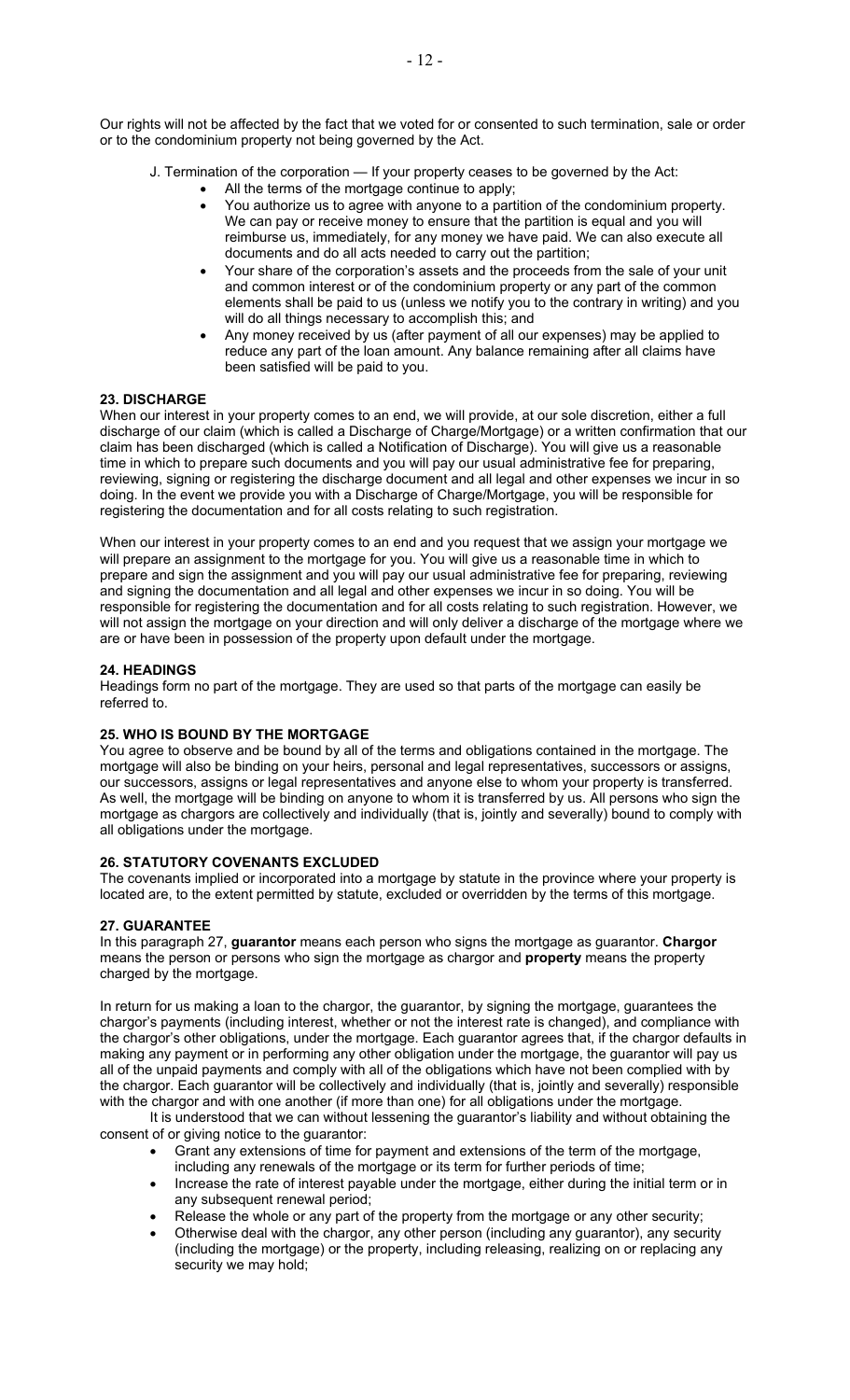• Waive any provision of the mortgage or change any of the terms of the mortgage at any time during the initial term of the mortgage or in any subsequent renewal period;

either before or after requiring payment from any person without affecting the guarantee. We may require payment from any guarantor without first trying to collect from the chargor or any other person (including any guarantor) or on any security (including the mortgage). Each guarantor's obligations shall be binding upon the guarantor's successors or personal representatives.

# **28. FEES AND EXPENSES**

A. Servicing Fees.

 You agree to pay to us servicing fees to cover our reasonable time and costs for administration of the mortgage including without limitation, a fee or allowance for

(a) administering the account for the collection and payment of taxes, an annual fee;

(b) dealing with each late or missed payment and for replacement of each cheque or other instrument not honoured when presented for payment, or any preauthorized payment which does not clear as scheduled,

(c) preparing each information, arrears, reinstatement, discharge or other mortgage statement, whether provided to you, our agents or solicitors or any other interested person,

(d) processing each application to obtain our consent to assume the mortgage or our approval or consent for any other matter required by the mortgage whether or not approval or consent is provided or the matter is completed,

(e) processing each extension, port, renewal, payment frequency change, restructuring or other amendment of the mortgage, whether or not completed,

(f) investigating status of any insurance, administering insurance cancellations and paying insurance premiums and dealing with insurance claims,

(g) providing a copy or duplicate of documents from our file or an amortization schedule, a payment history, tax account history, audit verification and other services of a clerical nature including retrieval, copying, transmission and other charges,

(h) investigating status of realty tax payments and administering tax payments,

(i) registering a financing statement or financing change statement or issuing or receiving any notice or information, security status or acknowledgement request and conducting any required searches, (j) registering electronically or otherwise or executing and delivering any discharge of this mortgage

(notwithstanding that the discharge may have been prepared by you or other person on your behalf), (k) generally, any matter connected with the proper administration of the mortgage and property including inquiring into compliance, dealing with or enforcing any obligation contained in the mortgage and including, without limitation, with respect to taxes, condominium fees and matters, insurance, repair and construction, environmental matters, leases and other encumbrances, managing or selling the property.

Our servicing fees shall be the amounts established, disclosed and generally applied by us from time to time and may be ascertained upon inquiry to us.

# B. Costs.

 You agree to pay us all amounts we expend and costs we incur in any manner in connection with this mortgage including, without limitation, expenses in relation to:

(a) collecting payments under and enforcing and realizing the security of this mortgage;

(b) defending or otherwise dealing with any action or proceeding in which we by reason of the mortgage may be a party or otherwise interested including without limitation any construction lien or similar matter, any seizure or prosecution by police or other authority, any foreclosure, sale, redemption, assessment or other action or proceeding by any other encumbrancer or any certificate of pending litigation or other title matter;

(c) performing or complying with any of your obligations under this mortgage including, without restriction, those relating to insurance, condominium, repair and construction, leases, taxes, prior encumbrances and environmental matters.

All legal costs incurred by us in dealing with compliance with any term and in enforcement of the mortgage shall be paid by you in full (including legal fees for any court proceeding on a substantial indemnity basis ).

C. Interest and Security for Fees and Costs.

 All the above described fees and costs, allowances and expenses shall be secured by this mortgage, shall bear interest at the interest rate of the mortgage from the date incurred or calculated by us and shall be payable by you forthwith on demand.

# **29. SECURITIZATION**

We may, at our option, sell, assign or encumber your mortgage to one or more third party(ies) without notice to you, any guarantor or any spouse signing your mortgage and without requiring any consent. If we do so, you agree that your mortgage shall continue to secure all amounts owing under your mortgage. Once sold or assigned, your mortgage may be repurchased by us, whether or not it is in default. You and each guarantor and spouse executing the mortgage hereby authorize and consent to us or any other person having an interest in the mortgage from time to time and their or our respective agents and advisors including any party retained to service the mortgage, releasing, disclosing and assigning any personal or other information (including financial information) with respect to you, any guarantor and your spouse, the mortgage loan and your property, regardless of the scope of distribution and to any such other person as may be required to complete, administer, realize, assign, securitize or otherwise deal with your mortgage from time to time.